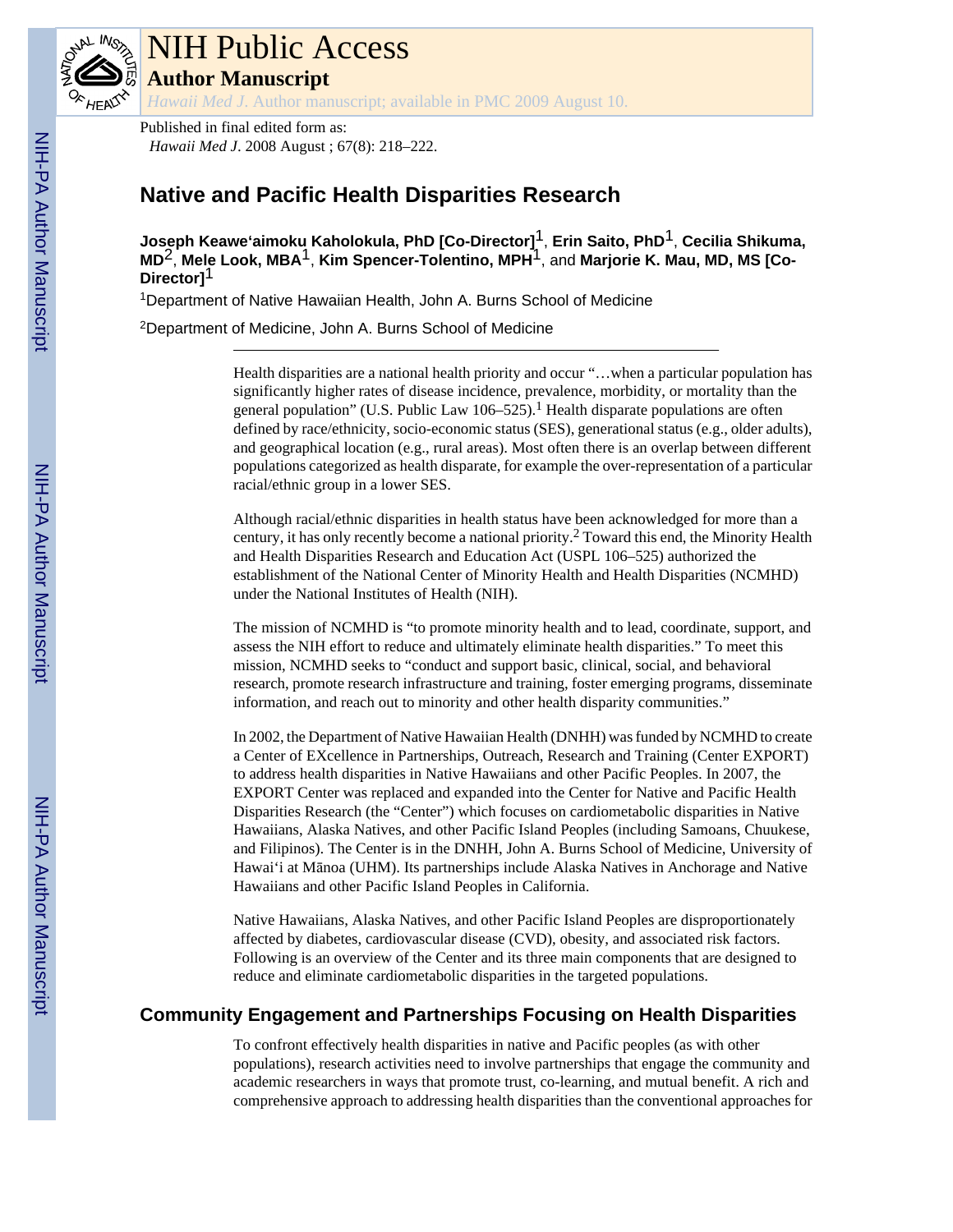conducting research are made possible from the diverse perspectives and expertise of different researchers, and the wisdom and intimate knowledge community-based organizations have of their own communities.<sup>3</sup> Such community-academic partnerships can facilitate the translation of scientific research from bench-to-bedside-to-communities, and from efficacy (e.g., RCT) to effectiveness (e.g., translational research) studies.<sup>4</sup> Thus, the Center is comprised of dedicated communities and academic partnerships that extend from Hawai'i to California and to Alaska.

Academically, the Center is comprised of biomedical and behavioral researchers from departments in JABSOM, other UHM colleges, the Queen's Medical Center (QMC), and Southcentral Foundation (SCF), an Alaska Native health care organization. The researchers and their affiliations are Marjorie Mau, MD, J. Keawe'aimoku Kaholokula, PhD (Center's Co-Directors), Erin Saito, PhD, Ka'imi Sinclair, PhD, and Mele Look, MBA from the Department of Native Hawaiian Health; May Okihiro, MD from the Department of Pediatrics; Cecilia Shikuma, MD and Marianna Gerschenson, PhD from the Department of Medicine; Prathibha V. Nerukar, PhD from the College of Tropical Agriculture and Bioengineering; Jimmy Efird, PhD from Biostatistics and Data Management Facility, JABSOM; Todd Seto, MD from the QMC; and Ileen Sylvester, MBA and Denise Dillard, PhD from the SCF in Anchorage, Alaska.

In the community, the Center has forged partnerships with a diverse group of community organizations serving Native Hawaiians, Alaska Natives, and other Pacific Peoples. Partnering organizations in Hawai'i include Kōkua Kalihi Valley Family Comprehensive Services (KKV); Hui Mālama Ola Nā 'Ōiwi (the Native Hawaiian Healthcare System on Hawai'i Island); and the Hawai'i Primary Care Association. In Southern California, the community partner is the Pacific Islander Partnership, a grassroots non-profit organization that provides social and health outreach to Native Hawaiians and other Pacific Islanders in Southern California. In Alaska, the community partnership is located at Southcentral Foundation, an Alaska Native owned and managed healthcare corporation.

The Center embraces research referred to as Community-Based Participatory Research (CBPR) to guide the community-academic partnerships. CBPR is an approach to scientific inquiry that "equitably involves all partners [community and academic] in the research process and recognizes the unique strengths that each brings".<sup>5</sup> In all Center-supported research projects, researchers will seek to involve actively community partners in different aspects of research, from identifying the research topics, implementing the study protocol, disseminating research information, and translating research results into practical applications.

The Community Engagement Core, directed by Mele Look, MBA, will enable and nurture our multiple community partnerships by listening to their needs, honoring their community knowledge and wisdom, and involving organizations where appropriate. Some of the activities include health information dissemination projects for diabetes and CVD programs in Native Hawaiians and other Pacific Islanders. In addition, capacity building for community health workers and outreach workers in diabetes and CVD are included.

## **Scientific Innovation to Eliminate Health Disparities**

Health disparities research goes beyond the examination of risk factors, incidence, and prevalence of disease and their consequences. It is about developing effective and innovative interventions to prevent the onset as well as treat and manage diseases. Considered are medical and behavioral interventions, public health initiatives, and/or socio-political advocacy, which are both empirically supported and culturally meaningful. To address these issues, the Center is comprised of interdisciplinary researchers and scientists who conduct basic, clinical, and community-engaged research in partnership with grassroots organizations, native health systems, and community health centers.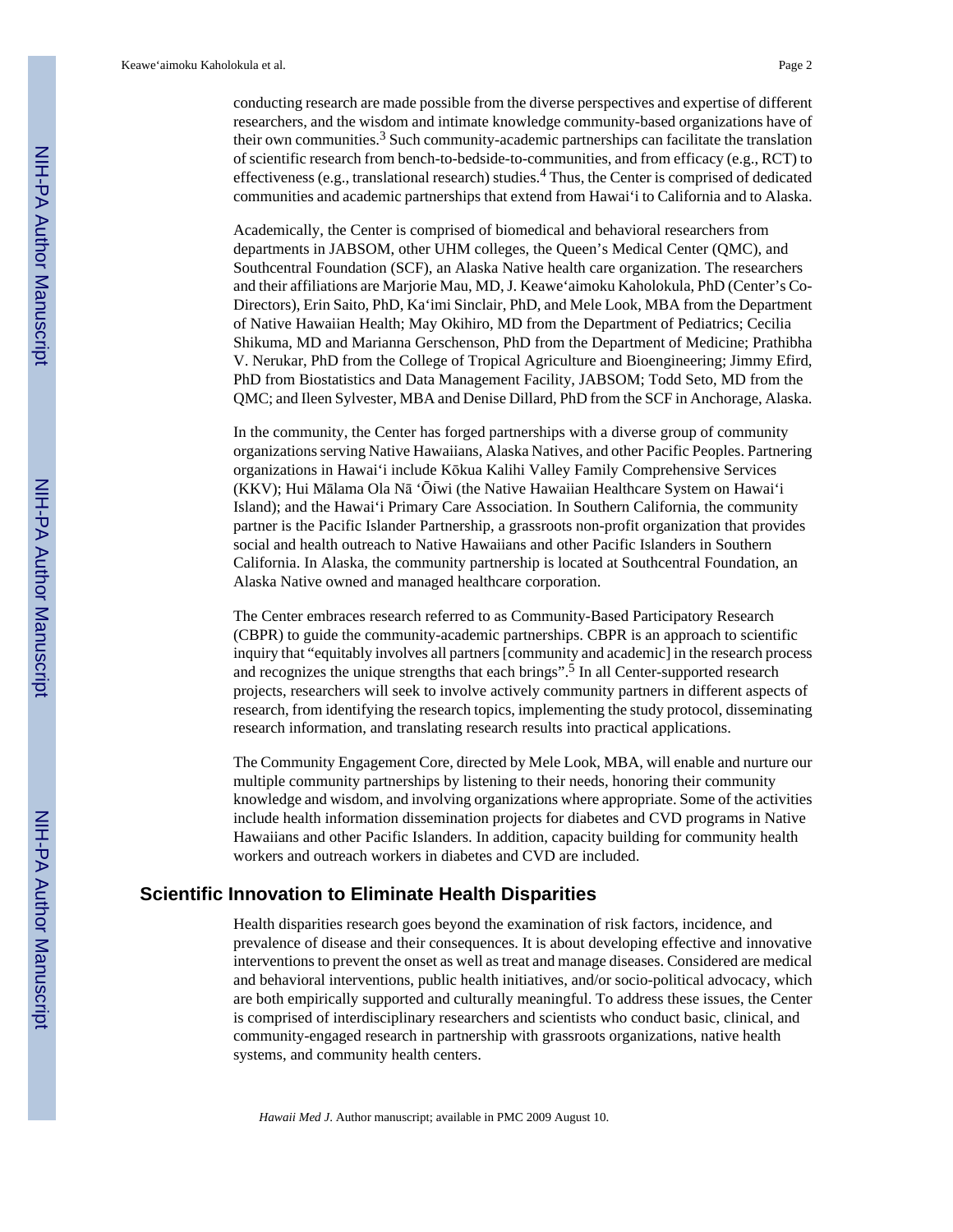#### **Current innovative studies underway are**

- **1.** The Hula Empowering Lifestyle Adaptations (HELA) Study co-led by Todd Seto, MD from QMC and Mele Look, MBA and J. Keawe'aimoku Kaholokula, PhD from the DNHH. The HELA Study seeks to develop and test a cardiac rehabilitation program that involves hula, the traditional Native Hawaiian dance form, as a means of physical activity. This study is being conducted by the investigators in close consultation with an advisory board of kumu hula (hula experts and teachers) and cardiologists.
- **2.** A study on the use of bitter melon juice on insulin metabolism in an animal model is being conducted by Pratibha V. Nerurkar, PhD from the College of Tropical Agriculture and Bioengineering. The hope is that bitter melon, a local food staple, may prove promising as a means of improving the metabolic syndrome in humans.
- **3.** The Partnerships to Improve Lifestyle Interventions (PILI) 'Ohana Project, a community-academic partnership to address obesity disparities in Hawai'i. The researchers are from the DNHH (J.K. Kaholokula, PhD and M. Mau, MD) and five community organizations: 1) KKV (Sheryl Yoshimura, BS, RD), 2) Hawai'i Maoli of the Association of Hawaiian Civic Clubs (Henry Gomes; Charlie Rose), 3) Kula no Nā Po'e Hawai'i (Puni Kekauoha), 4) Ke Ola Mamo, Native Hawaiian Healthcare System on O'ahu (Donna Palakiko, RN, MS), and 5) Kalihi Pālama Community Health Center (KPCHC; Anne Leake, PhD). The PILI 'Ohana partnership seeks to test the effectiveness of a community based and community led weight loss maintenance intervention for Native Hawaiians and other Pacific Islanders using CBPR.
- **4.** The Mālama Pu'uwai Study led by researchers from the DNNH (M. Mau, MD) and QMC (T. Seto, MD) is a randomized controlled trial (RCT) to test the efficacy of a culturally-informed heart failure education and support program, called the Mālama Pu'uwai Program (MPP), which is being compared to usual care in Native Hawaiians and other Pacific Islanders with heart failure. The MPP is a nurse-led, home-delivered heart failure intervention that targets symptom and medication managment, sodium intake, and stress management.
- **5.** A study examining obesity through mitochondrial dysfunction is underway by Mariana Gerschenson, PhD in partnership with KPCHC using a community engagement approach that bridges both basic science and clinical perspectives. By examining mitochondrial function in peripheral mononuclear cells (PBMCs), the hope is to find that a mitochondrial phenotype of diabetes and/or obesity may be studied in PBMCs.
- **6.** An epidemiological study examining metabolic syndrome is being conducted by May Okihiro, MD in partnership with the Wai'anae Coast Comprehensive Health Center and KKV. This study aims to characterize, for the first time, ethnic differences of the metabolic syndrome in three high risk youth populations of Native Hawaiians, Samoans, and Filipinos. Given the rising tide of obesity in youth, this study offers the first step in addressing future efforts to curb the obesity epidemic in these health disparate populations.

# **Commitment to Research Training and Development of Health Disparities Researchers**

Strong scientific expertise as well as cultural competence is required to address the health disparities faced by native and Pacific populations. Effective health disparities research involves communities and academic partners who strive to conduct innovative scientific and

*Hawaii Med J*. Author manuscript; available in PMC 2009 August 10.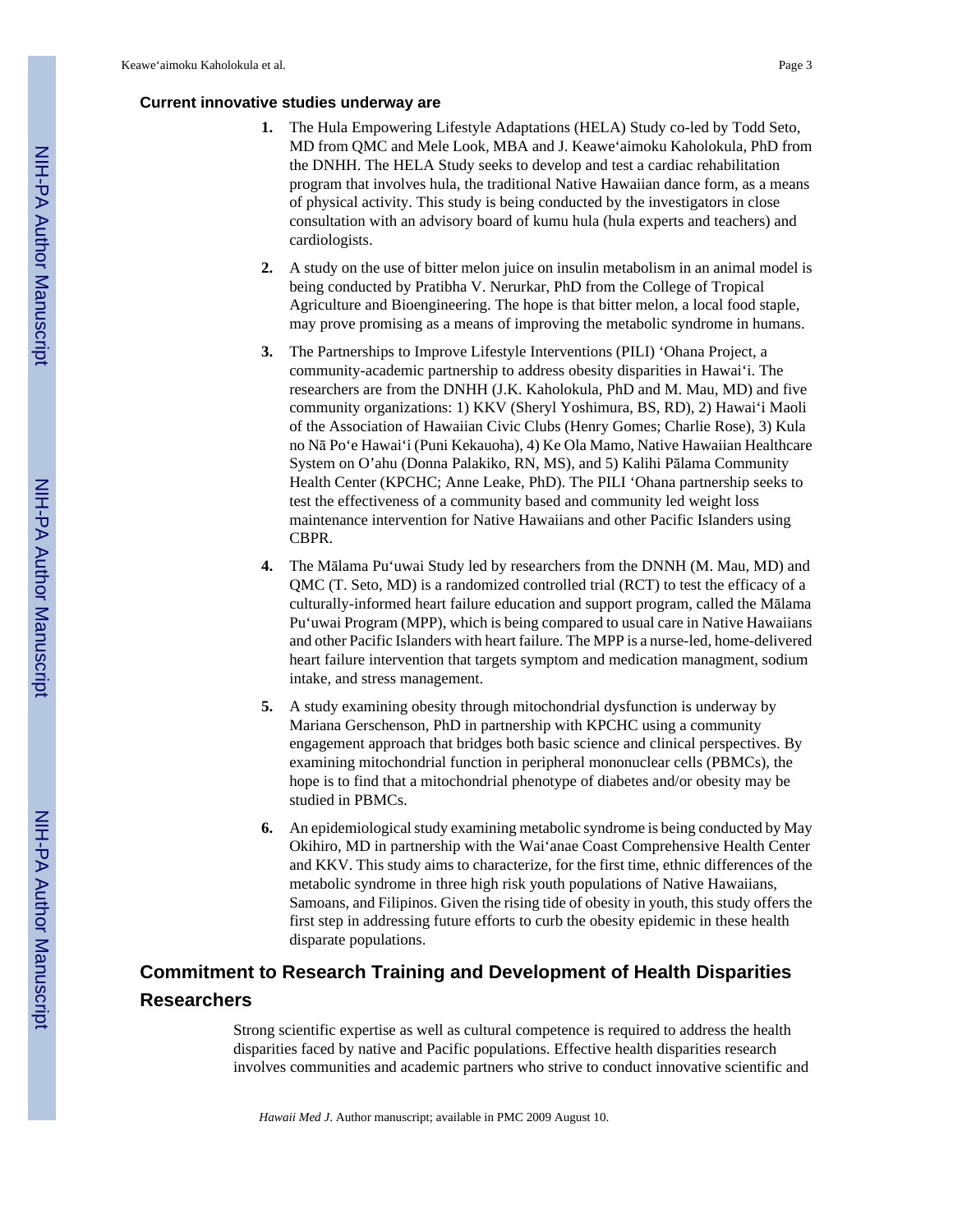Cecilia Shikuma, MD, as the Director of the Center's Research Core, provides mentorship to health disparities investigators as well as oversees the pilot funding peer-review program. In addition, a Research Training and Development Unit of the Center, headed by Erin Saito, PhD, was created to support junior scientists interested in cardiometabolic disparities in designing meritorious research studies and acquiring NIH grant writing skills. Research training activities under this Unit will include workshops and seminars on biostatistics, epidemiology, and grant writing. A goal of the Center is to increase the number of investigators who will be capable of developing scientifically rigorous independent research using CBPR approaches in partnership with Native Hawaiian, Alaska Native, and other Pacific Peoples communities.

## **Center Administrative Core – Health Disparities Research Infrastructure**

The Center's Administrative Core provides the foundation that supports the three main components of the Center – Community Engagement, Research Studies, and Research Training and Development. The Administrative Core functions to ensure that fiscal and administrative operations and human subject protection are maintained and monitored. In addition, it oversees the coordination of the annual He Huliau Health Disparities Conference and the External Scientific Advisory Committee (ESAC). The ESAC is comprised of senior scientists with a range of expertise that includes basic science, clinical research, epidemiology, health services research, and traditional healing. These senior investigators are Wilfred Fujimoto, MD; Barbara V. Howard, PhD; Haya R. Rubin, MD, PhD; Ted Mala, MD, MPH and Earl Francis Cook, ScD, MS.

## **Conclusion**

The Center for Native and Pacific Health Disparities Research was developed around three fundamental aspects of health disparities research: The need for strong community and academic partnerships aimed at eliminating health disparities, the need for innovative and scientifically rigorous research agendas and studies that think "outside the box," and the need to develop emerging health disparities researchers that balances scientific rigor with community realities. Building upon this foundation, the Center looks to the future for the people of Hawai'i and our Pacific region of the world that will not only support JABSOM's long term vision of the "best medical school with an Asian Pacific focus" but more importantly to eliminate health disparities in Native and Pacific Peoples through community-academic partnerships.

#### **Acknowledgements**

The Center for Native and Pacific Health Disparities is supported by a grant from the NCMHD (2P20MD000173) of NIH. Other research projects named in this article are also supported by a grant from the NCMHD (2R24MD001660; PILI 'Ohana Project) as well as a grant from the National Heart, Lung, and Blood Institute (NHLBI; 5U01HL079163; Mālama Pu'uwai Study). The content of this article is solely the responsibility of the authors and does not necessarily represent the official views of the NCMHD, NHLBI, or NIH. The authors would also like to recognize the important contributions Sheri Kataoka makes to the Center's administrative operations.

## **References**

- 1. National Cancer Institute. <http://crchd.cancer.gov/definitions/defined.html.2008>.
- 2. Examining the Health Disparities Research Plan of the National Institutes of Health: Unfinished Business. Institute of Medicine of the National Academies. Washington, DC: National Academies Press; 2006 Mar.

*Hawaii Med J*. Author manuscript; available in PMC 2009 August 10.